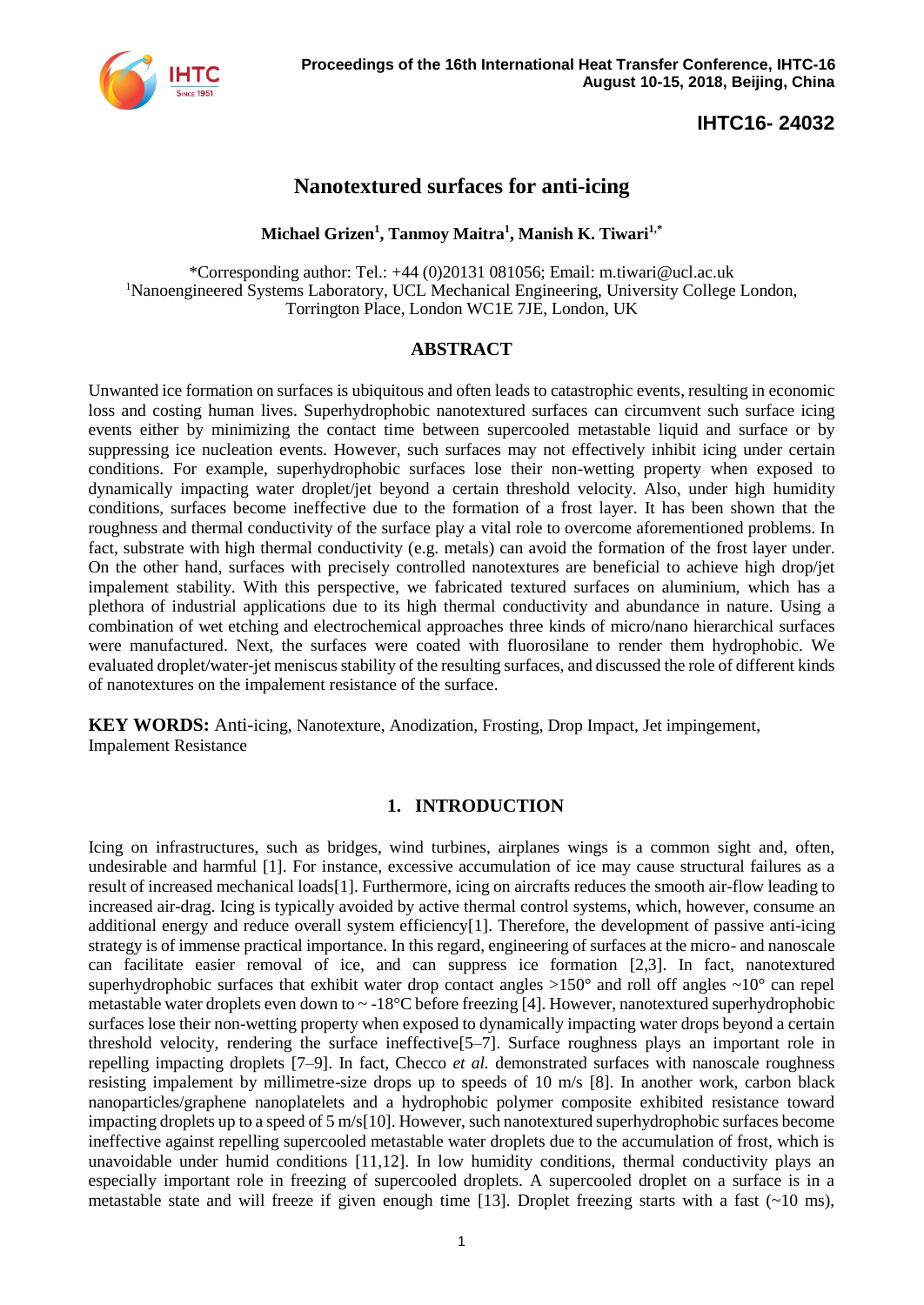kinetically controlled, recalescent stage, which freezes part of the liquid and releases heat of freezing [14]. This heat can be absorbed by the liquid part remaining in the droplet, leading to its evaporation and formation of a vapour halo around the freezing drop, as was studied in details in [11]. The vapour from the drop, however, must condense back down – due to low ambient temperature – and form a ring like frost layer around the mother droplet. This frozen ring can touch any neighboring droplets, e.g., when freezing is taking place through liquid droplets formed on a cold substrate. The size of the frozen ring is related to the thermal conductivity of the substrate on which a drop rests; in fact, highly conductive substrates such metals eliminate the formation of the frost ring [11]. This clearly highlights the benefit of high substrate thermal conductivity in anti-icing. Additionally, in a number of thermal applications such as refrigeration systems, ice-build up impairs the thermal performance. Thus, surfaces with shallow textures and, therefore, minimal thermal resistance should have a clear advantage in these applications.With this perspective, the current work is focused on surface manufacture and assessing the surface properties to ensure its fruitful potential applications in anti-icing, where, as argued above, thermal conductivity of the substrate plays an important role [11]. Therefore we seek to demonstrate the feasibility of aluminum based nanotextured superhydrophobic surfaces, where the surface texturing is deliberately controlled to remain shallow to limit the thermal resistance, while simultaneously ensuring the good features for anti-icing such as controlled texture (for freezing delay) [13], ability to resist droplet/liquid impalement for supercooled droplet impacts [4,7], and low adhesion of ice due to reduced receding contact angle [15]. Furthermore, those fabricated micro/nanotextured surfaces can be used in a number of positive applications in a wide verities of phase change processes, apart from surface icing, where surface roughness play a vital role. For example, optimizing/controlling boiling to facilitate nucleate boiling rather than film boiling which can enhance several times the heat transfer coefficient [16]; optimizing surfaces to promote highly efficient dropwise condensation over filmwise condensation [17]. Here, we follow scalable fabrication methods to control surface textures at micro/nano-scale on aluminum substrates, a widely used material in industry. We use aluminum as the substrate material and engineer it using scalable wet-chemical etching to fabricate shallow, step-like microtextures. Thereafter, two different techniques were used to create nano-scale morphologies on the microtextures, i.e., to obtain hierarchical roughness. The first technique was anodization [18], which led to nanoporous (np) or nanofiber (nf) structures. The second method was treating the surfaces in boiling water that resulted wrinkle like nanotextures (nw). The resulting micro/nanohierarchical textures were designated by  $\mu_{np}$ ,  $\mu_{nf}$  and  $\mu_{nw}$  symbols, where  $\mu$  denotes microstructure. Finally, all micro/nano- hierarchical surfaces were coated with fluorosilane to render them hydrophobic. We evaluated the stability of these surfaces using free-falling droplet, and water-jet impacts tests. Furthermore, we also performed stability tests on the nf surfaces alone, without underlying µ. The stability of other two nanostructures, nf and nw, however, were not studied since they did not show the superhydrophobic property without underlying microstructures. Lastly, we studied mechanical durability of micro/nano-hierarchical surfaces using a high tack tape peel test [19].

### **2. EXPERIMENTAL METHODS**

**2.1 Surface and chemicals** Aluminum sheets with purity of 99.99%, working substrate in our study, was purchased from Alfa-Aesar. Acetone, isopropyl alcohol, n-hexane, oxalic acid, phosphoric acid, hydrochloric acid (HCl), and 1H,1H,2H,2H-Perfluorodecyltrichlorosilane (FDTS)  $C_{10}H_4Cl_3F_{17}Si$  were purchased from Sigma Aldrich, and were used without further purification. Palladium Chloride (PdCl<sub>2</sub>, reagent grade), and sodium hydroxide pellets (<98%, anhydrous) were also purchased from Sigma Aldrich.

**2.2 Surface preparation** The aluminum substrates (size 2 cm x 2 cm) were cleaned in acetone, isopropyl alcohol, and deionized (DI) water for 10 minutes each. To remove native oxide layer, the substrates were then treated in 1 wt.-% sodium hydroxide solution, and subsequently cleaned in DI water. To create step-like microstructures, aluminum substrates were etched in 0.6 (M) PdCl2/HCl solution for 5 minutes, followed by cleaning in DI water for 2-3 minutes. The representative scanning electron microscope (SEM) image of the microtextured substrate is shown in [Fig.](#page-2-0) 1A. To fabricate micro/nano-hierarchical textures, we followed two different processes that result three kinds of nanostructures. A brief description of each process follows.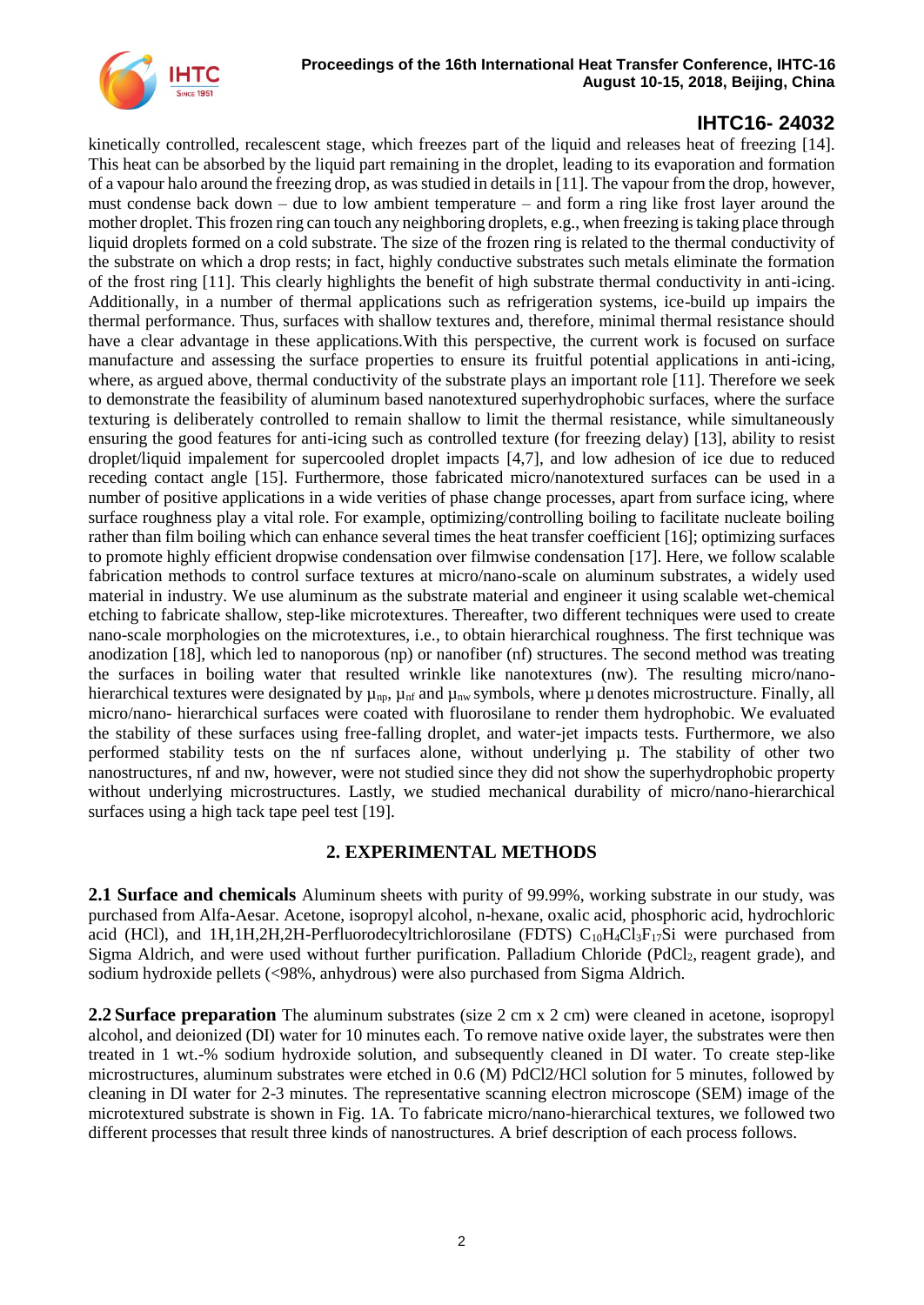

<span id="page-2-0"></span>**Fig. 1** Scanning electron microscopic (SEM) and atomic force microscopic (AFM) images of micro-, and micro/nano-hierarchical surfaces: (A) SEM image of step-like microtextures on aluminum, (B), (C) and (D) low- and high-resolution SEM images, and three-dimensional (3D) AFM images of three different nanotextures on microtextures; resulting hierarchical textures designated as  $\mu_{np}$ ,  $\mu_{nf}$ , and  $\mu_{nw}$ , respectively (np, nf and nw denote nanopores, nanofibers and nanowrinkle).

*Anodization/ wet etching.* To obtain nanoporous and nanofiber structures, anodization followed by a wet etching process was employed. A 0.3 (M) aqueous solution of oxalic acid was used as the electrolyte. Microtextured aluminum substrate and platinum (Pt) served as the anode and the cathode, respectively. After anodization, an array of well-ordered aluminum oxide nanotubes with thick pore walls was obtained. The pore wall thickness was thereafter gradually reduced by increasing the duration of etching time in 5 wt.-% phosphoric acid solution. Reducing pore wall thickness results in reduced solid fraction. Importantly, the lesser the solid fraction the higher the receding contact angles. Higher receding contact angles offer a number of advantages in anti-icing strategies, such as lowering ice adhesion strength [15], reducing metastable water droplet/surface contact time [7], and delay in freezing of water droplets [7]. Therefore, we optimized the pore widening time to obtain thin walled nanotubes, just before they collapsed to form nanofiber networks. The nanofibers networks, interestingly, also showed a low solid fraction resulting a high receding contact angle.

The high-resolution SEM images in [Fig.](#page-2-0) 1B and C shows the topology of the nanotube array. An additional etching for ~60 minutes resulted in a complete collapse of pore walls leading to the formation of a random fiber network  $(\mu_{\text{nf}})$ , as shown i[n Fig.](#page-2-0) 1B and C. Similar anodization and pore widening on the polished smooth aluminum surfaces[20] to obtain nanopore (np), and nanofiber (nf) morphology.

*Boiling water treatment.* Microtextured aluminum foils were treated in boiling water for ~30 minutes to obtain wrinkled shaped nanostructures  $(\mu_{nw})$ , as shown in [Fig.](#page-2-0) 1B and C.

Lastly, all micro/nano-hierachical ( $\mu_{np}$ ,  $\mu_{nf}$  and  $\mu_{nw}$ ), nf and nw surfaces were coated with 1.43 (M) solution of 1H,1H,2H,2H-Perfluorodecyltrichlorosilane in hexane for 2 hours, followed by baking at 110° C for 45 minutes. Microtextured aluminum  $(\mu)$ , without any nanotextures, and smooth (s, electrochemically/chemically polished) aluminum surface were also functionalized in the fluorosilane/hexane solution.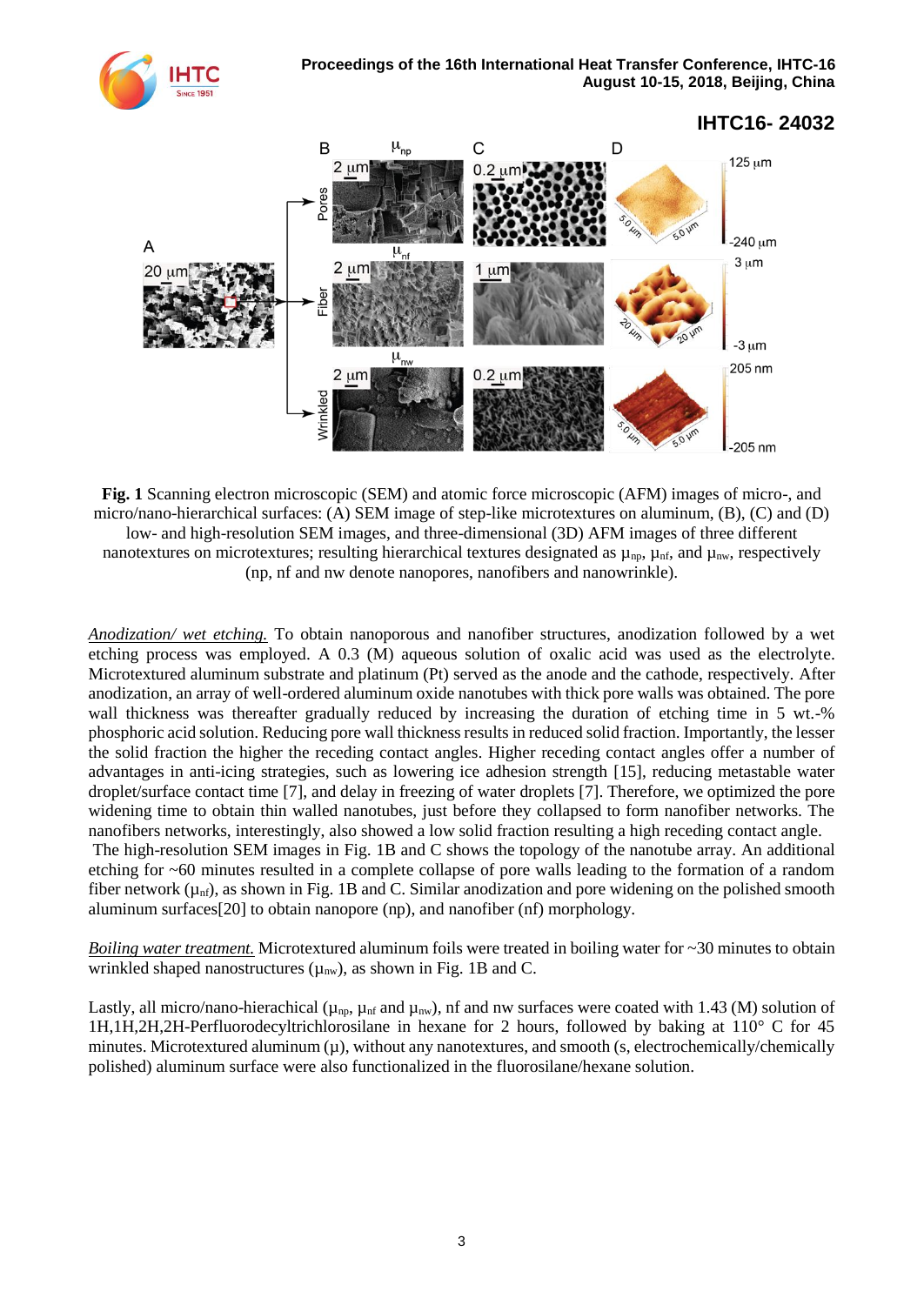



<span id="page-3-0"></span>**Fig.** 2 Advancing ( $\theta_A$ ) and Receding ( $\theta_R$ ) water contact angles measured on  $\mu$ ,  $\mu_{np}$ ,  $\mu_{nf}$ , and  $\mu_{nw}$  surfaces.

**2.3 Contact angle measurements** An in-house goniometer system was used to measure advancing and receding contact angles of all micro/nano-hierarchical and nanotextured surfaces[7].

**2.4 Free-falling water droplet impact test** ~2.5 mm water droplets generated using a needle fitted to a syringe pump (PHD Ultra, Harvard Apparatus) were used. The highest drop speed attained was ~2.7 m/s, with a drop fall height of 45 cm. Beyond this height, the precise location of drop impact varied (due to air drag and gentle laboratory perturbations), making it difficult to fit the impact event in the imaging field of view. Each droplet impact was recorded with a high-speed camera (Phantom V411) at 10,000 frames per second.

**2.5 Water jet impingement study** The setup for jet impact tests is was similar to that described elsewhere [21]. Briefly, water jet was generated using a needle of internal diameter of 0.5 mm, connected to a nitrogen gas cylinder. The nitrogen pressure was regulated to vary the jet velocity. After the test, to evaluate whether liquid impalement on the surface,  $a \sim 7 \mu l$  water drop was placed at the area of surfaces exposed to the jet. An easy drop roll-off established the lack of impalement.



<span id="page-3-1"></span>**Fig. 3** Free-falling water droplet and jet impact experiments on  $\mu$ ,  $\mu_{\text{nw}}$ ,  $\mu_{\text{np}}$ ,  $\mu_{\text{nf}}$ , and of surfaces: (A) and (B) plot of threshold droplet impact velocities in free-falling drop impact and jet impingement experiments.  $\mu$ and  $\mu_{nw}$  show impalement even at the minimum impact velocities of 1.5 m/s for drop and 6.25 m/s jet impact test, in our experimental setup. This indicates a lower threshold of impalement on these surface (marked by downward arrows).  $\mu_{\text{np}}$ ,  $\mu_{\text{nf}}$ , and nf surfaces do not show impalement even up to maximum drop impact speed in our setup (marked by upward arrows). The error bars in (B) indicate the uncertainties of nitrogen pressure regulator (0.5 bar). The bar heights in (B) indicate the threshold impact speed at which 40% of the impacts led to impalement and the half error bars mark the minimal speed at which impalement was observed at all.

**2.6 Mechanical durability test** The tape peel test was performed using a high tack 3M VHBTM tape. Advancing and receding contact angles were measured after every 10 cycles of tape peel test.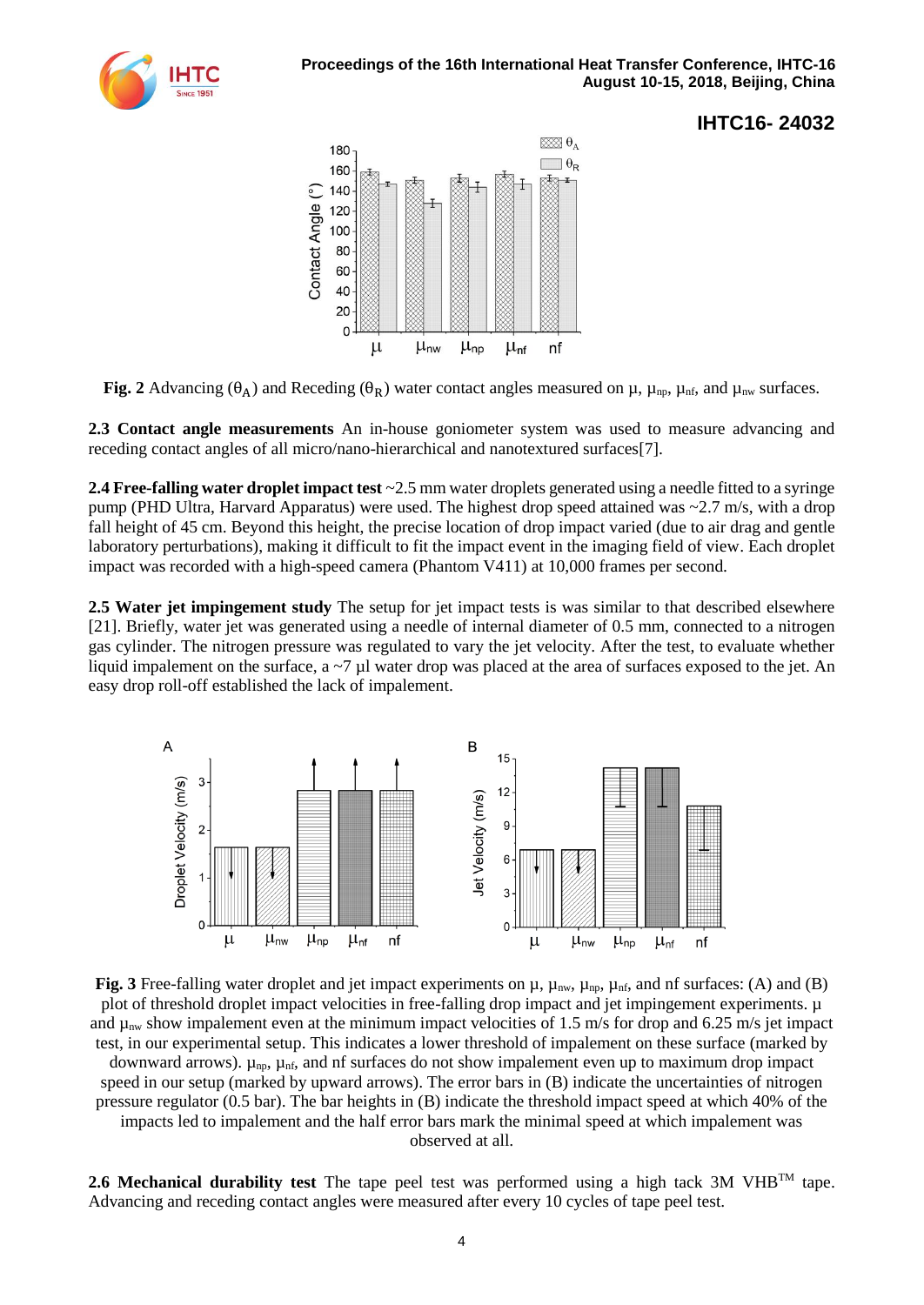

#### **3. Discussions**

TheSEM and AFM images of  $\mu_{np}$ ,  $\mu_{nf}$  and  $\mu_{nw}$  are presented in the [Fig.](#page-2-0) 1D. [Fig.](#page-3-0) 2 shows the advancing  $(\theta_A)$  and receding  $(\theta_R)$  contact angles of  $\mu$ ,  $\mu_{\text{np}}$ ,  $\mu_{\text{nf}}$ ,  $\mu_{\text{nw}}$  and  $\pi$  f surfaces.  $\theta_A$  and  $\theta_R$ of all surfaces are higher than 150° and 140°, respectively. The wetting characteristics are closely linked to the surface anti-icing behavior. For example, an increase in the  $\theta_A$  improves the liquid impalement resistance, which enables better resistance to freezing via supercooled droplet impacts [4,7]. On the other hand, an increase in  $\theta_R$  wangles lower ice-adhesion [15].

The low hysteresis (difference of  $\theta_A$  and  $\theta_R$ ) indicates the drops attaining a Cassie state on these surfaces. The solid fraction of such random micro- and nano- surfaces, with different elevations, cannot be estimated by considering either geometry or analysis of SEM images. Therefore, we estimated surface solid fractions  $(\phi)$ by employing the Cassie equation [7]

$$
\cos \theta_A = -1 + \phi (1 + \cos \theta_A^*) \tag{2}
$$

where  $\theta_A^*$  denotes Young's contact angle on the smooth functionalized aluminum surface (s) that was measured to be 103 $\pm$ 3°. The resulting  $\phi$  of  $\mu$  ( $\phi_{\mu}$ ) and nf ( $\phi_{\text{nf}}$ ) surfaces turned out to be 0.16 and 0.07, respectively. For the  $\mu_{\text{nf}}$  surface,  $\phi$  is the product of  $\phi_{\text{u}}$ and  $\phi_{\text{nf}}$ , which is estimated to be 0.063. A slight lower value  $\phi$  for  $\mu_{\text{nf}}$ compared to nf alone is attributed to the length of nanofibers, which is shorter on the microtextured aluminum [\(](#page-4-0)

[Fig.](#page-4-0) **4**A) compared to the smooth aluminum [\(](#page-4-0) [Fig.](#page-4-0) **4**B).



**Fig. 4** SEM image of (A)  $\mu$ <sub>nf</sub> and (B) nf surfaces at same magnification. Nanofibers are clearly visible only in (B), indicating that the lengths of nanofibers are relatively large on the smooth compared to that of the microtextured aluminium surface.

<span id="page-4-0"></span>The stability of surfaces against free-falling water droplet were studied first; the results are presented in the [Fig.](#page-3-1) **3**A. To ensure reproducibility, droplet impact experiments were done on 3-4 different locations on surfaces from two different fabrication batches. The drop falling height was altered at an interval of 15 cm, from 15 cm up to 45 cm.  $\mu$  and  $\mu_{nw}$  showed impalement at a velocity of ~1.5 m/s. The corresponding Weber number (We) – defined as  $\binom{\rho V^2 D}{r}$  $\gamma$ , i.e. ratio of inertia and capillary forces [7,22], with the symbols  $\rho$  and  $\gamma$  denoting the liquid density and surface tension, *V* the velocity and the *D* the drop or jet diameter – is ~ 130.  $\mu_{\text{np}}$ ,  $\mu_{\text{nf}}$ , and nf surfaces did not show impalement up to ~2.7 m/s, i.e., the maximum drop speed in our setup.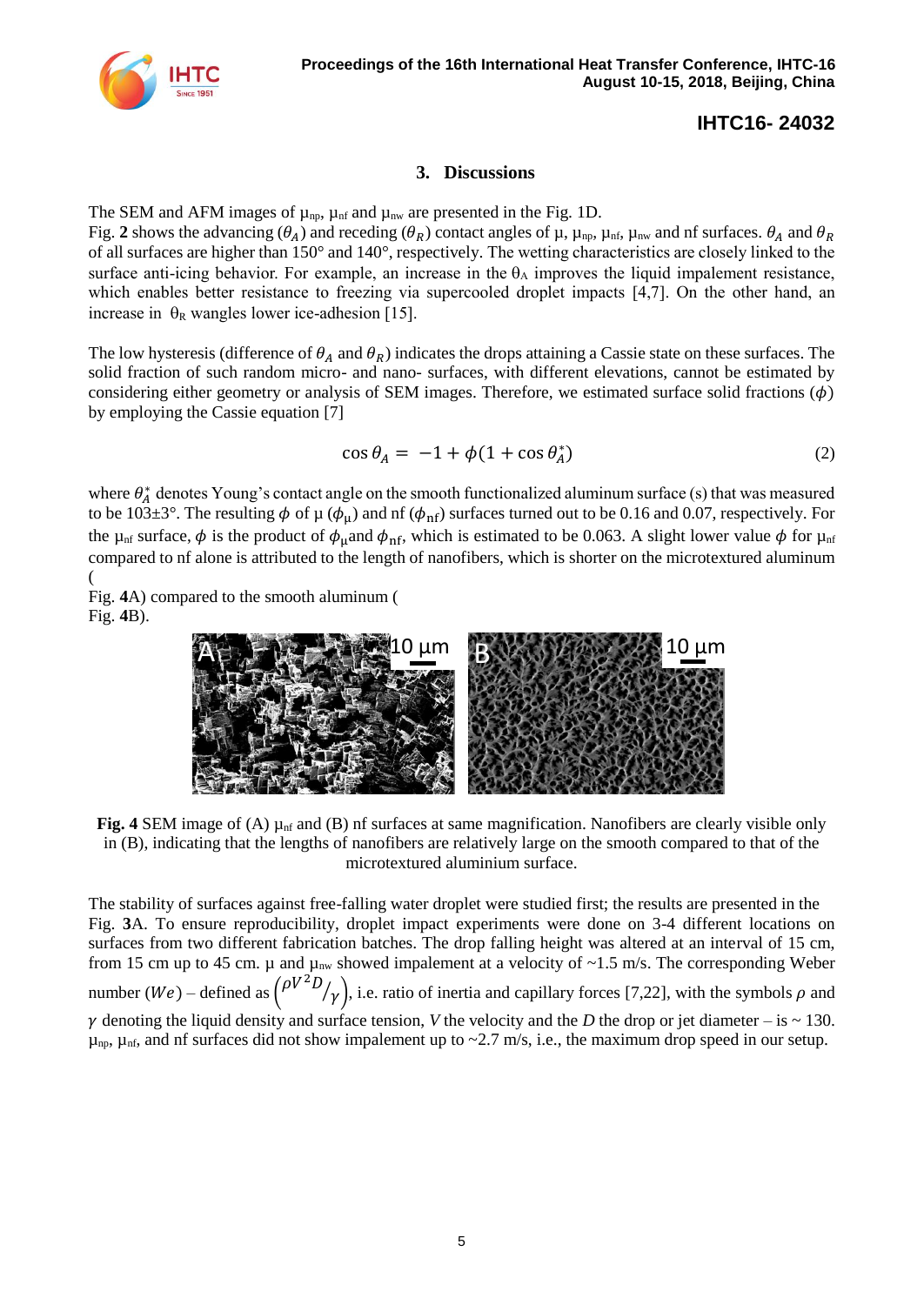



<span id="page-5-0"></span>**Fig. 5** Profile from an AFM scan on nw surface, used to estimate the width and height of the nanostructures.

Next, we performed the jet impact test on the surfaces, the corresponding results are summarized in [Fig.](#page-3-1) 3B. Jet impact speed was varied by altering nitrogen back pressure, in increments of 0.5 bar.  $\mu$  and  $\mu_{nw}$ showed impalement at the velocity of 6.25 m/s, the minimum jet speed in our setup. Impressively,  $\mu_{\text{nf}}$  and  $\mu_{\text{np}}$ resist a jets speeds of 14 m/s, corresponding  $We \sim 1350$ . The nf surface also showed a high impalement resistance, resisting jets with speeds of 11 m/s ( $We \sim 840$ ), which is consistent with the previous study on the similar nanofiber structures [23]. Note that, the previous study[23] showed that similar nanofiber structures on a smooth aluminum surface can repel impact of 2-mm sized water drops up to  $We \sim 3000$ . However, the surfaces were not tested with jet impact, which offers a more severe test of durability.

One of the strengths of our chemical and electrochemical etching for micro, nano and hierarchical texture is the ability to alter the surface manufacturing parameters and precise control of the morphology, which is directly related to the capillary pressure. The impact resistance of textured surfaces can be quantified by capillary pressure  $(P_c)$ .  $P_c$  for random micro and nanotextures can be expressed as [24]

$$
P_C = f(\theta_A^*, \gamma, \phi, d, a) \tag{3}
$$

where  $\gamma$ , d and a denote the liquid/air surface tension, the gap between the roughness asperities, and the size of the asperities, respectively. For example, for nf surface,  $a$  and  $d$  refer to diameter of nanofibers and gap between nanofibers, respectively. If  $\gamma$ ,  $\phi$  and  $a$  remain constant, then  $P_c$  scales as  $1/\frac{d}{d}$ . For the  $\mu$  surface, stepsizes (a) are ~10 µm, and  $d \sim 20$  µm (refer to the SEM image in [Fig.](#page-2-0) 1A), resulting in a capillary pressure ~ 3.6 kPa (taking  $\gamma$  as 0.072 N/m). The relatively low value of  $P_c$  results in easy ipalement of the surface by liquid meniscus even at minimal tested impact speeds and leads to the loss of superhydrophobic property. The nanotextures nw, ns and nf (each with  $d \sim 100$  nm) were imparted on these microtextures to improve impalement resistance. The low droplet impact resistance on  $\mu_{nw}$  surfaces, however, clearly shows no improvement. This can be rationalized by appreciating the shallowness of nw textures that may facilitate easy touchdown[22] of water meniscus to the bottom of the asperities. This can be verified by considering scaling analysis based on the geometry of nw textures. Additionally, since both  $\mu$  and  $\mu_{nw}$  surfaces show meniscus impalement at the same impact drop and water-jet impact velocity, it can be assumed that both have  $P_c$  in the same order of magnitude i.e.  $\sim$ 3 kPa. The critical impalement pressure for touchdown scenario  $(P^{imp})$  scales as  $\sim \left(\frac{h}{m}\right)$  $\frac{n}{r^2}$ )  $\gamma$ [22], where h and r denote height and width of the wrinkle features in nw. The values of h and r both are estimated from the AFM line scan (see in [Fig. 5\)](#page-5-0) as ~50 nm and 400 nm, respectively. This results in  $P^{imp}$  turns out to be ~10 kPa, which is in the same order of magnitude as the  $P_c$ . Therefore, touchdown mechanism is plausible for the nw nanostructures.

The result indicates that the aspect ratio of nanotextures  $(h/r)$  should be increased to overcome the meniscus touchdown and improve the impalement resistance. Indeed, our results show  $\mu_{np}$ ,  $\mu_{nf}$ , and nf, which all have high-aspect ratios, also demonstrate impressive impact resistance. Interestingly, surfaces with np texture alone,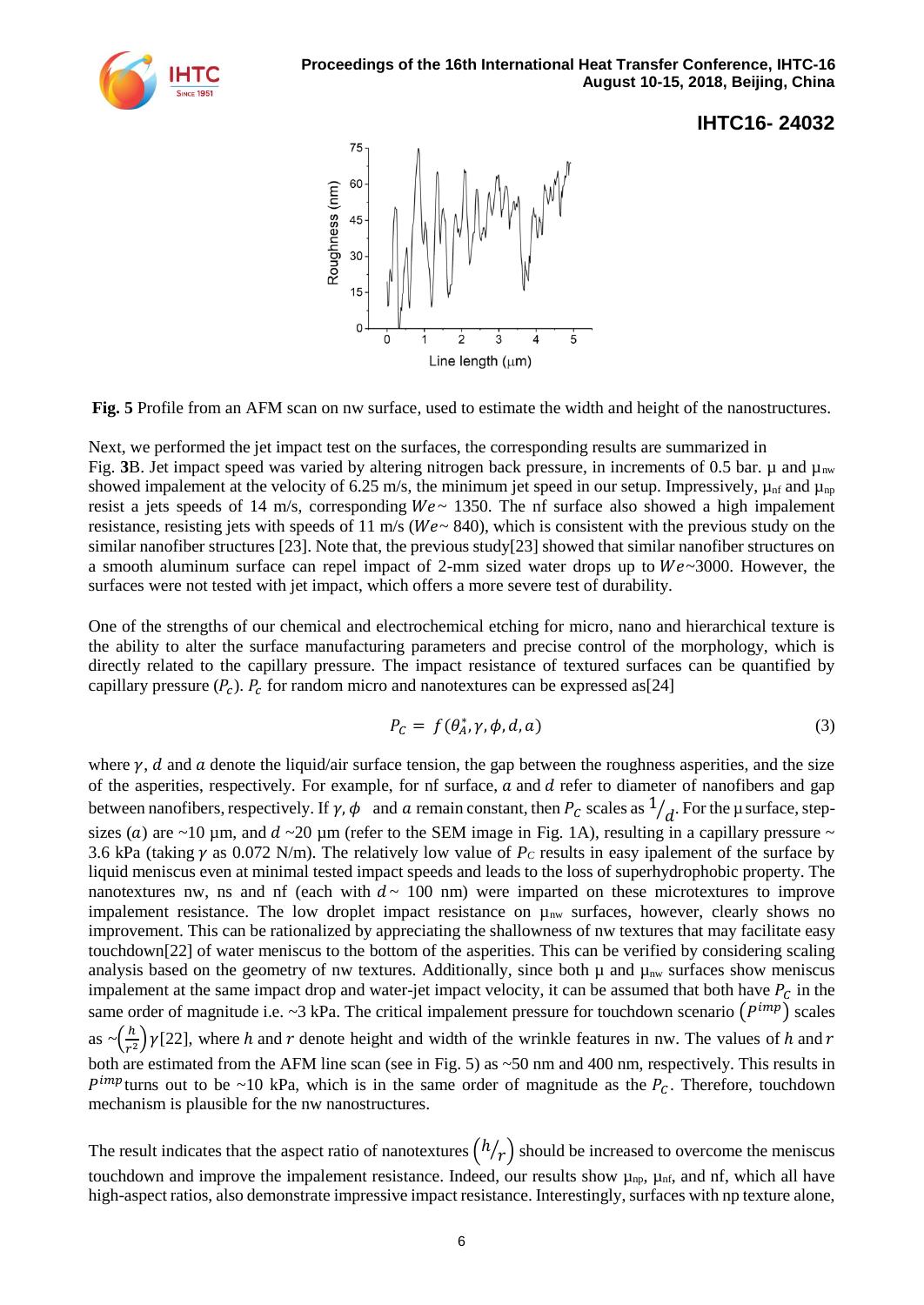

without microtextures, did not show superhydrophobic property, possibly due to a high  $\phi \sim 0.22$ , as estimated from Eq. (2) and considering  $\theta_A$  for np surface to be 147 $\pm 3^{\circ}$ . The beneficial role of nanoporous structure is only realized when it is introduced on microtextures that reduce the  $\phi$ .  $\mu_{np}$  are performing equally good as  $\mu_{nf}$ . However, introducing nf on  $\mu$  slightly improves the impact resistance compared to the nf surface alone. This can be explained by considering the  $\phi$  value of these surfaces:  $\phi_{\mu_{n}f}$  is slightly lower than  $\phi_{n}f$ , and the lower  $\phi$  facilitates an easier recovery of the impaled water meniscus due to entrapped air layer in nanofibers. The recovery mechanism was reported earlier by Verho et al. on similar nanotextures [19].

One of the strengths of our employed chemical and electrochemical etching techniques is the ability to precisely control of the morphology, which is directly related to the capillary pressure. Importantly, the wetting characteristics are closely linked to the surface anti-icing behavior. For example, an increase in the *<sup>A</sup>* improves the liquid impalement resistance, which enables better resistance to freezing via supercooled droplet impacts [4,7]. On the other hand, an increase in  $\theta_R$  enables lower ice-adhesion [15].

With the  $\mu_{\rm nf}$  surface showing the best impalement resistance, we also tested it using tape peel test.  $\theta_A$  and  $\theta_R$ were measured after every 10 tape peel cycles (Fig. 6). The results indicates that the surfaces retains its superhydrophobic property after 50 cycles; this is consistent with [19], where this robustness of FDTS was first reported documented.



**Fig. 6** Effect of tape peel tests on wettability of the  $\mu$ <sub>nf</sub> surface.

#### **4. Conclusion**

We followed a scalable surface manufacturing process on aluminium to control surface roughness at microand nanoscale. The surfaces were assessed using water droplet and jet impact tests. Micro/nano-hierarchical surfaces with nanofibers and nanopores showed excellent droplet and jet impalement resistance, resisting jets up to a velocity of 14 m/s. We discussed the role of micro- and different nanostructures on deciding impalement resistance and the maximal impact speeds on our surfaces. Our results identify two crucial roles of nanotextures to obtain high speed liquid impalement resistance: providing a high capillary resistance due to nanoscale roughness asperities, and exploiting the rationally conceived nanotextures to facilitate an easy recovery of impaled water meniscus out of the microtexture in a hierarchically roughness surfaces.

#### **5. Acknowledgement**

Partial funding for the research from EPSRC Grant EP/N006577/1, ERC Starting Grant NICEDROPS and fellowship for TM from Swiss National Science Foundation (SNSF) are greatly acknowledged.

#### **REFERENCES**